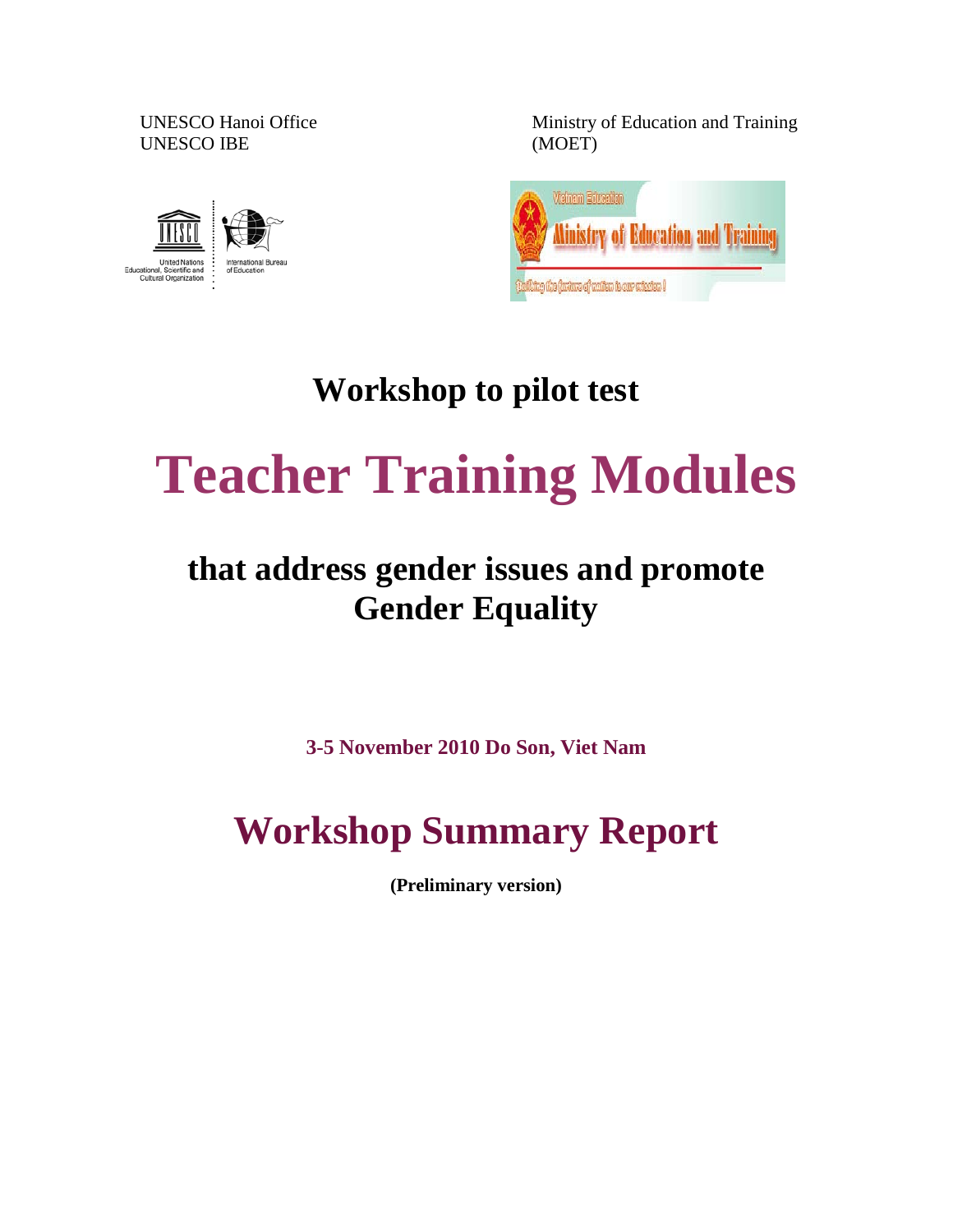#### **1. Workshop Context and Background**

The *Workshop to Pilot-Test Teacher Training Modules (TTM) that address Gender Issues and Promote Gender Equality* was implemented from 3-5 November in Do Son as part of the 2010 phase of the *Programme on National Textbook Review and Analysis from a Gender Perspective[1](#page-1-0)* within the broader framework of the *GoV-UN Joint Programme on Gender Equality (JPGE*), which aims to support line ministries in implementing the Law on Gender Equality (GEL, 2006) and the Law on Domestic Violence and Control (DVL, 2007). This Programme, which was launched in 2009, was undertaken by the UNESCO Ha Noi Office in partnership with Vietnamese Ministry of Education and with support from the UNESCO International Bureau of Education (IBE)

During the first phase of the Programme, a comprehensive analysis of primary school textbooks from a gender perspective was carried out by the MOET Technical Team, resulting in a set of recommendations for promoting gender equality through revised curricula and textbooks. The report of the textbook analysis team also acknowledged the critical role of teachers in implementing gender-sensitive curricula and learning materials by putting in place gender-sensitive teaching and learning practices. In 2010 the Programme is focusing on incorporating gender issues into teacher training programmes.

As a first step toward developing effective interventions in existing teacher training programmes, a planning workshop (*Promoting Gender Equality in and through In-Service Teacher Training*) was held in Hoa Binh in May, 2010. In accordance with general recommendations for teachers resulting from the textbook analysis reported by the MOET Team, together with the growing recognition of the need to develop strong and enduring teacher competencies for addressing gender issues, participants in the Hoa Binh Workshop reached agreement on a detailed *Outline of Teacher Training Modules*  (TTM). This plan was based on a **shared vision of the TTM as a comprehensive, generic resource package which provides a conceptual and methodological framework for addressing gender issues and promoting gender equality for teacher training programmes and institutions to customize according to their specific inservice and pre-service training needs**. As envisioned in the *Outline* developed at the Hoa Binh workshop, the draft TTM consists of the following:

- **Introduction** (context and rationale of developing the TTM; potential users; how to use the TTM)
- **Module 1**: Gender Equality Conceptual and normative framework
- **Module 2**: Using gender lenses for curriculum, textbooks, teaching and learning (T&L), and assessment strategies
- **Module 3**: Involving stakeholders
- **Module 4**: Monitoring and evaluation

<span id="page-1-0"></span> <sup>1</sup> Complete title of the Programme : "*National Textbook Review and analysis from gender perspective, including piloting teacher-training programmes to incorporate Gender Equality issues in line with the Law on Gender Equality and the Law on Domestic Violence Prevention and Control"* (JPGE activity 1.3.15) - henceforth in this document called "*Programme"*.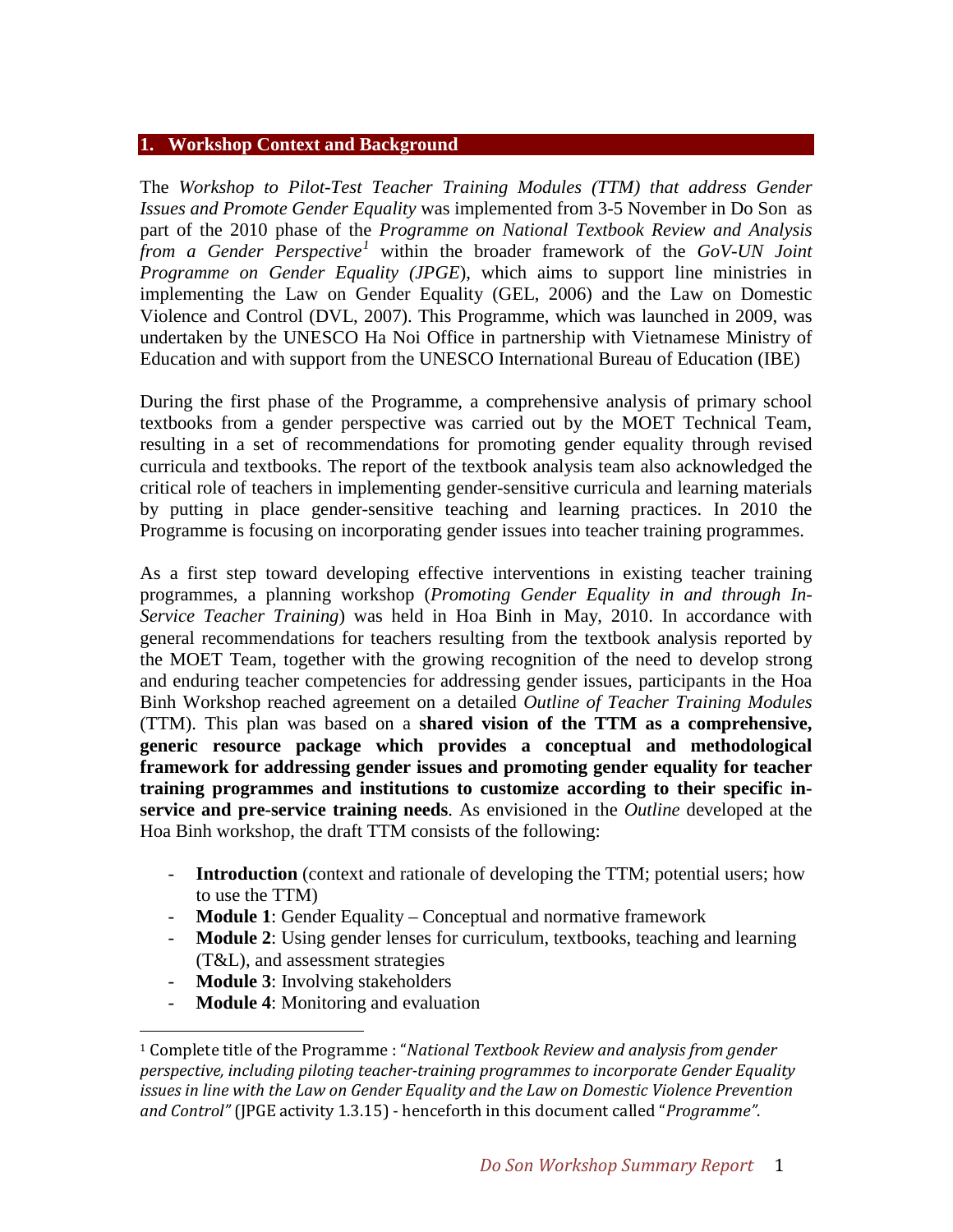- Annexes (including Glossary)

The objectives of the Do Son workshop were formulated in direct response to the outcomes of the previous Programme workshops. Based on the findings of the textbook analysis and the recommendations of the Hoa Binh workshop, UNESCO Ha Noi Office and UNESCO IBE prepared a complete draft (in English and Vietnamese) of the TTM.

The Do Son workshop was planned as a major activity for the pilot testing of the draft teacher training package (Teacher Training Modules – TTM) prior to their finalization and dissemination in cooperation with the UNESCO Ha Noi Office, MOET, and VNIES. The comments and suggestions collected from participants in the Do Son workshop were intended to inform and guide the finalization process in ways that will make the finalized TTM optimally suitable for adaptation to specific teacher training contexts throughout Viet Nam.

#### **2. Organizers**

- −Ministry of Education and Training (MOET)
- −Vietnam National Institute for Education Sciences (VNIES)
- −UNESCO Ha Noi Office
- −UNESCO International Institute of Education (IBE)

#### **3. Participants**

Altogether, 33 education experts participated in the workshop, including:

- −Ms. Nguyen Thi Nghia, Vice Minister of Education of Viet Nam
- −Mr. Vu Manh Tra, Director, Department of Education and Training (DOET), Hai Phong
- −Ms Do Thi Bich Loan, Vietnamese National Institute of Education Sciences
- −Ms. Nguyen Thi Thuy, Ministry of Education and Training/Department of Teachers
- −Ms. Dinh Phuong Thao, Flemish Association for Development Cooperation and
- Technical Assistance, Belgium (VVOB)
- −Representatives from:
	- o The National College of Education
	- o MOET Personnel Department, Section for Women's Advancement
	- o MOET Kindergarten Department
	- o MOET Trade Union Department
	- o University of Education, Ha Noi
- −Mr Santosh Khatri and Ms Heidi Kivekas, UNESCO Ha Noi
- −Ms Dakmara Georgescu and Ms Jean Bernard, for UNESCO IBE

#### **4. Workshop Objectives**

The *overall objective* of the Workshop was **to pilot test the draft TTM on Gender Equality through hands-on activities.**

*More specific objectives* were as follows: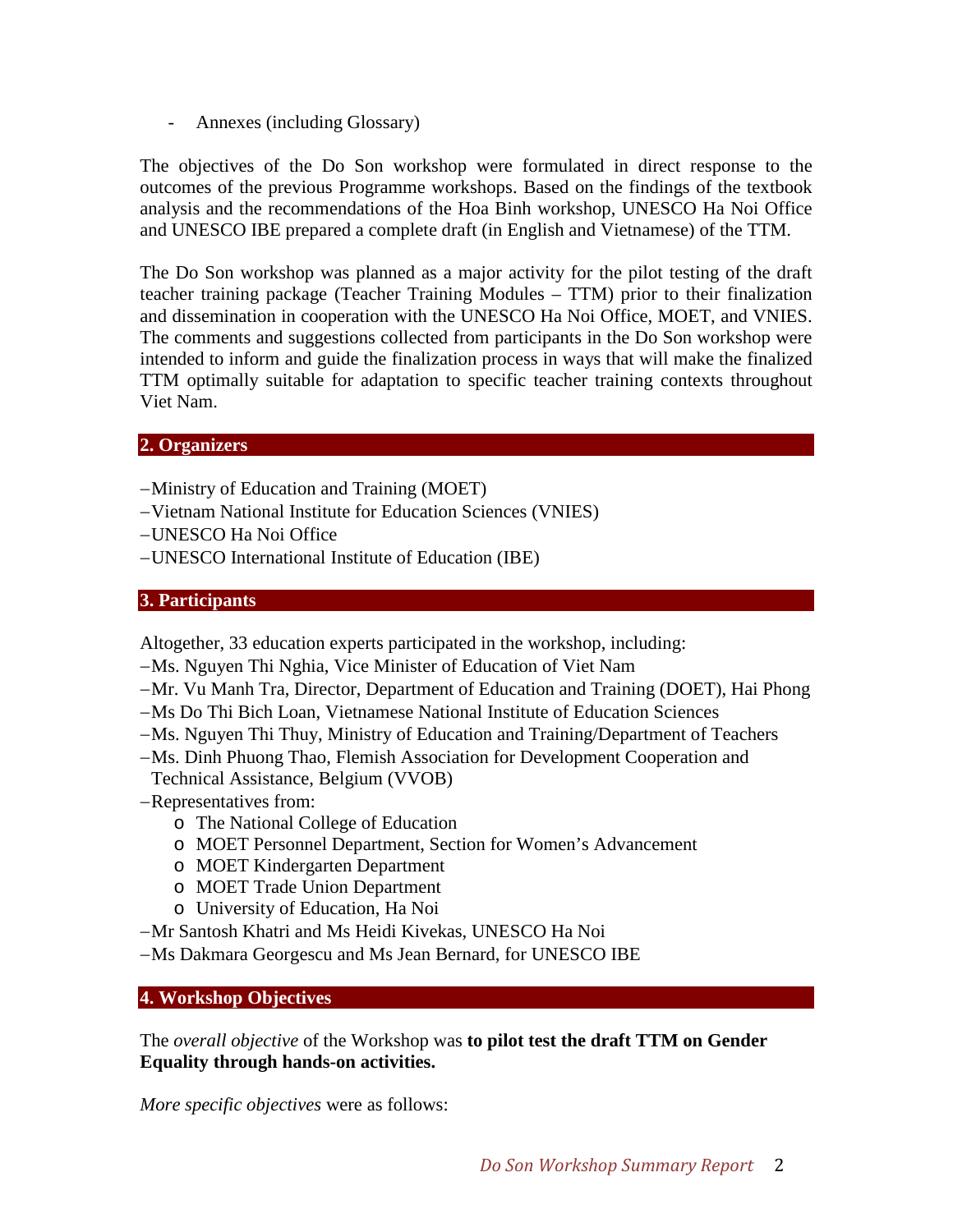- 1. **To share and analyse the draft TTM** through concrete training activities focusing on incorporating gender issues and promoting Gender Equality in education;
- 2. **To collect participants' feedback** on the relevance and usefulness of the TTM in responding to teachers' training needs;
- 3. **To collect participants' suggestion**s on how to best integrate the modules into existing pre- and in-service teacher training programmes.

#### **5. Expected Outcomes**

*The workshop outcomes* were as follows:

- 1. Participants' enhanced awareness of gender issues in education and of how teacher training programmes (both content and methods) can address them effectively;
- 2. Participants' feedback based on different assessment forms on overall improvements needed for finalising the TTM, as well as detailed suggestions for improving different sections/specific modules;
- 3. Recommendations on how to make the modules useable for teacher training institutions;
- 4. Suggestions for follow-up activities for finalising the TTM for MOET endorsement.

#### **6. Workshop Methodology**

In view of the limited timeframe for accomplishing the challenging task of pilot testing the draft TTM, the workshop methodology was designed to elicit participants' in-depth comments and concrete suggestions on the modules as efficiently as possible.

This was accomplished through a series of hands-on activities selected from each module, with participants simulating the role of teacher trainees in actual teacher training contexts. Activity types selected for pilot testing included guided small group discussions, information gap exercises, games, drama, and debates. Following an initial orientation to gender issues, the progress on gender equality in Viet Nam and a brief overview of the normative and conceptual framework underlying the development of the draft materials, the entire workshop was devoted to pilot testing, discussing, and providing detailed feedback on the draft materials.

Participants were requested to provide their comments immediately after each session as well as a summative assessment of the structure and content of the modules for the purpose of aligning the package more closely with the Vietnamese social, cultural and economic context.

The two main instruments used for collecting written feedback were (1) an assessment form for each activity focusing on the structure, content and clarity of instructions and (2) an overall assessment form eliciting comments and suggestions on the overall clarity, relevance and methodology of the draft TTM as a whole. Feedback from both forms was collected, analyzed and presented by a MOET team on the final day of the workshop, and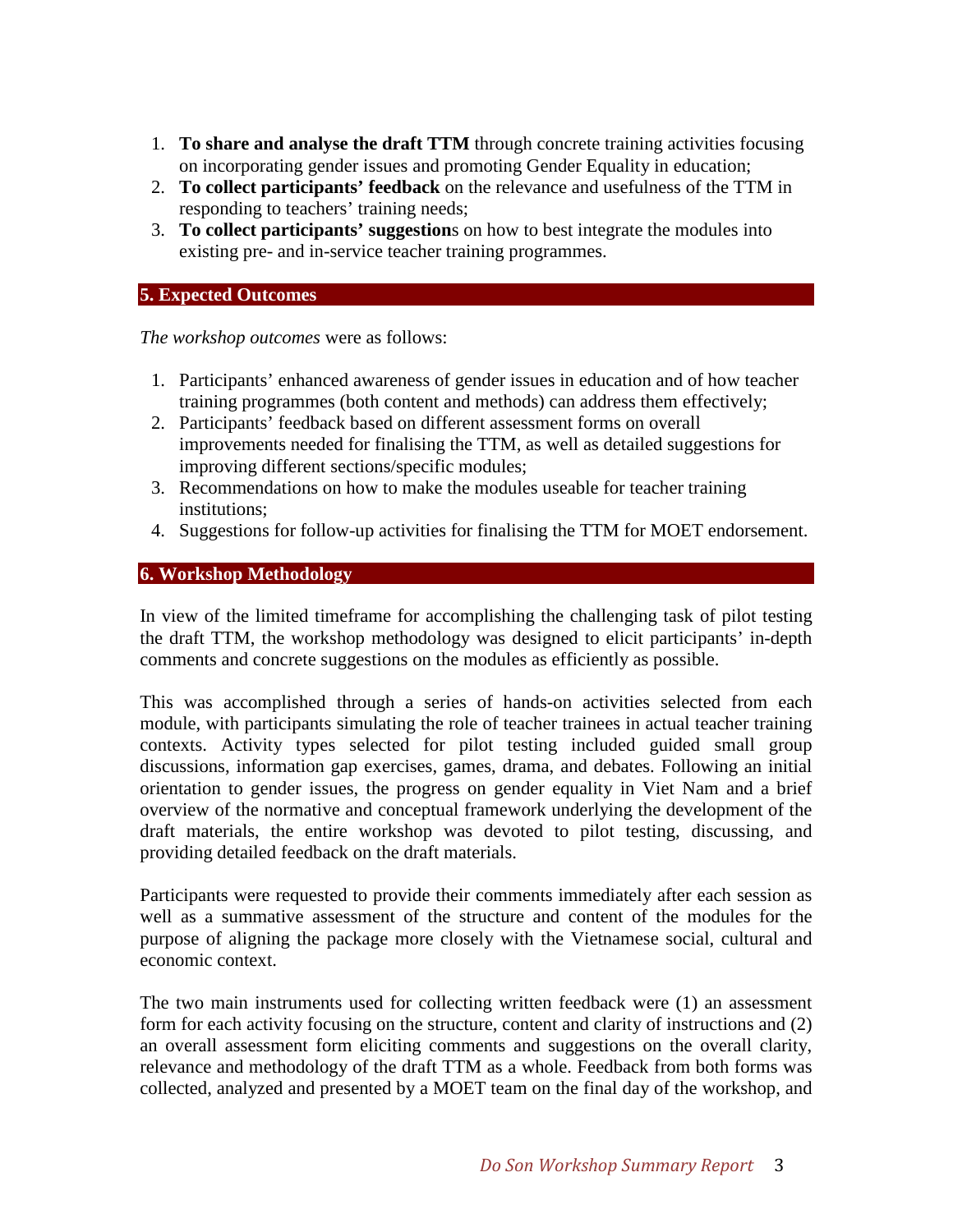participants were invited to send additional comments to the workshop organizers following conclusion of the workshop. After the workshop, the participants' feedback was further on processed by UNESCO Ha Noi and UNESCO IBE with the help of MOET/Department of Teachers and VVOB who graciously helped in translating the completed Vietnamese forms into English, as well as clarifying different views and recommendations that the reviewers expressed

#### **7. Preliminary Outcomes and Conclusions**

The workshop activities and reflective discussions succeeded in providing the organizers and the UNESCO IBE Technical Team with a rich collection of concrete suggestions for improving the TTM as a training tool and for making the content more relevant to the Vietnamese context.

Comments from participants on the structure, content and methodology of the draft TTM provided the following guidelines for finalization:

- *1. Structure:*
	- −Structure the TTM according to the Vietnamese teacher training style
	- −In each module, introduce activities for assessment and self-assessment.
	- −Develop a bank of Gender Equality-related situations/stories.
	- −Identify activities by title (not only by letters)
	- −Use additional illustrations
	- −Provide more space for trainees to add local content (e.g. situations, scenarios)
- *2. Content:*
	- −Clarify the incorporation of Gender Equality issues in different subjects and education stages.
	- −Discuss misconceptions about gender and Gender Equality
	- −Situations/examples should be relevant to the Vietnamese social, cultural and economic context.
	- −Experiences and situations from other countries should be included, as well as obstacles to GE (examples from Viet Nam and other countries).
	- −Develop a bank of GE-related situations/stories.
	- *3. Methodology:*
		- −Include step-by-step instructions/recommendations for teacher trainers.
		- −Introduce activities for assessment and self-assessment in each module.
		- −Tackle more skills and provide a progressive approach to skills.
		- −Within the activities, state elements/examples clearly, such as: title; objectives; contents, including mentioning the source for situations, i.e. whether they are hypothetical or not; expected outcomes; instructions for teacher trainers and trainees, including rationale for the methodology and issues that may come up/teacher trainers shall pay attention to, and be prepared to handle; place for the trainees to provide their feedback; timing.